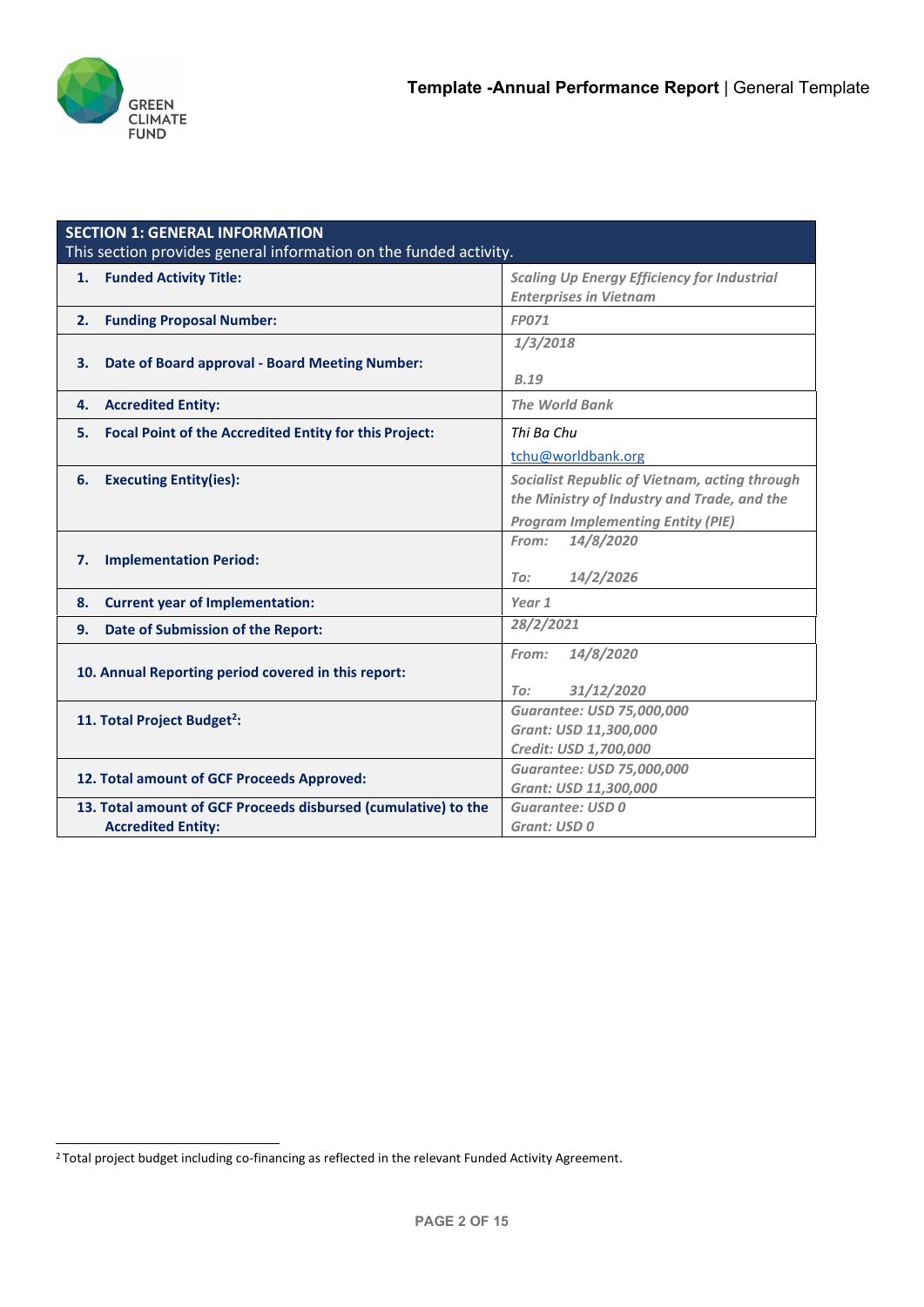

# **SECTION 2: IMPLEMENTATION PROGRESS**

# **2.1 OVERALL (SUMMARY) PROJECT PROGRESS (***less than one (1) pag[e3](#page--1-1)* **).**

*Provide a narrative report describing the overall progress on the implementation of the funded activity, focusing on implementation achievements, delays and challenges according to the planned activities. As relevant, include references to other sections of this report (including Annexes or Attachments).*

*Include a description of key milestones of the funded activity achieved during this reporting period including any deviations from original expectations. Also, describe challenges encountered and actions undertaken to resolve these challenges, and lessons*  learned during the implementation, including issues related to non-compliance with GCF standards or conditions, if any. In parallel, *include positive achievements and better-than-expected results.*

*If any issues have arisen in the last twelve (12) months of implementation that may result in a change to the scope and/or timing of the project, please provide a description of those items and how they have impacted the implementation period and final targets.*

**The Grant Agreement between the World Bank and Socialist Republic of Vietnam has not yet been signed. Following the effectiveness of the Funded Activity Agreement on 14 August 2020, the World Bank has been working with the Government of Vietnam on negotiating the Grant Agreement. The Government is at the final stage of its internal review. The Grant Agreement is expected to be signed by end February 2021.**

**The Program Implementing Entity (PIE), the Executing Entity for the implementation of sub-component 1.1, has not yet been appointed by the Government of Vietnam, acting through the Ministry of Industry and Trade (MoIT), to manage the Risk Sharing Facility. MoIT is currently finalizing the assessment of candidates. The PIE is expected to be formally appointed by MoIT by end March 2021. Once the PIE is appointed, the World Bank will start negotiations on the GCF Guarantee Agreement with the appointed PIE. The RSF is expected to start issuing RSF guarantees in the first half of 2021.**

<sup>&</sup>lt;sup>3</sup> Please remove text below to fit report to one page. Additional reports can be provided as other attachment to the APR.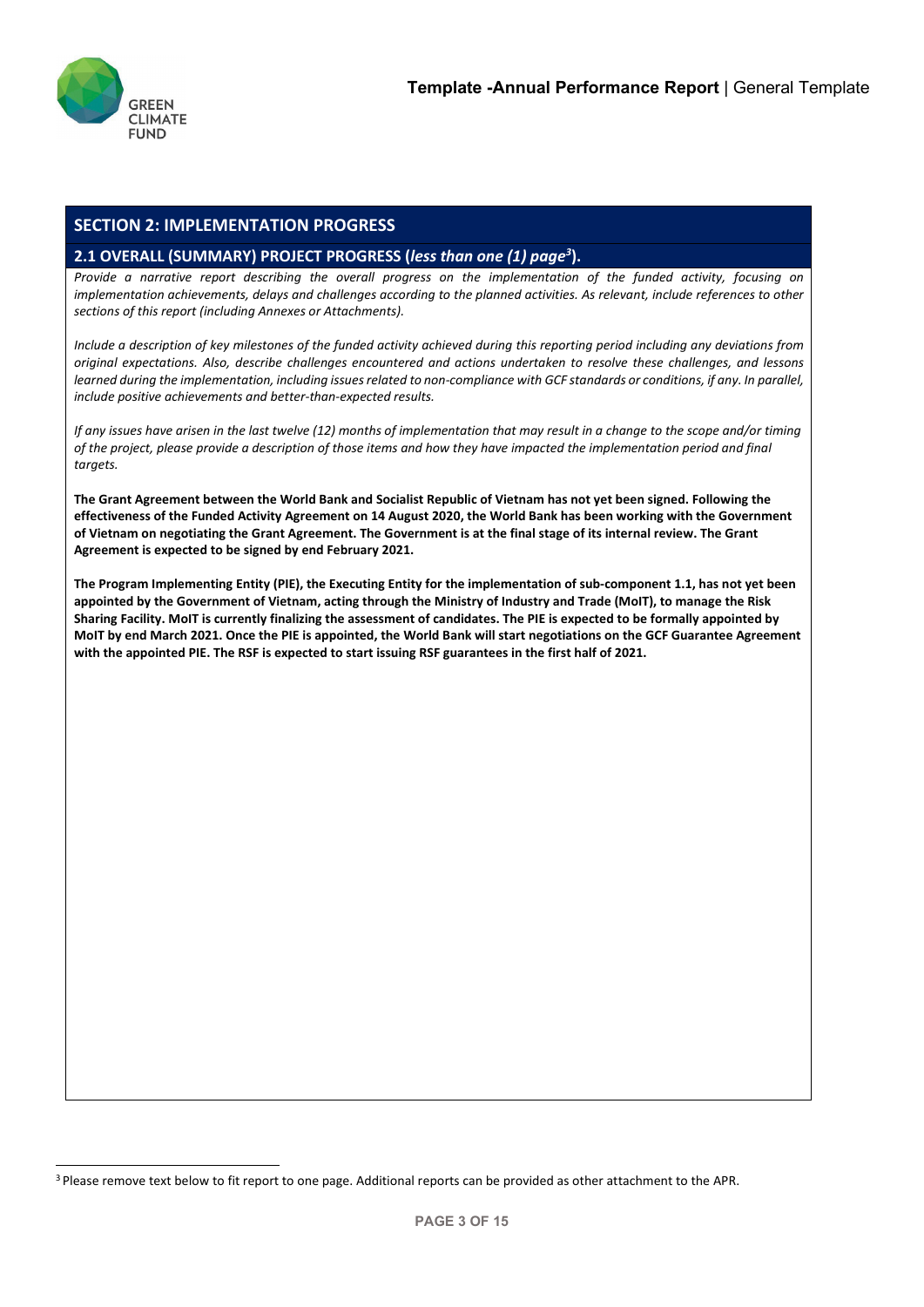

## **2.2 Performance against the GCF Investment Criteria (summary) (max** *two (2) pages***).**

*Provide a narrative report describing the progress on the funded activity's performance against [the GCF investment criteria](https://www.greenclimate.fund/documents/20182/239759/Initial_investment_framework__activity-specific_sub-criteria_and_indicative_assessment_factors.pdf/771ca88e-6cf2-469d-98e8-78be2b980940)* [framework.](https://www.greenclimate.fund/documents/20182/239759/Initial_investment_framework__activity-specific_sub-criteria_and_indicative_assessment_factors.pdf/771ca88e-6cf2-469d-98e8-78be2b980940) The performance should be compared against the initial assessment provided in the Board-approved Funding Proposal *(section E). The list of the investment criteria as per the current framework is provided below.*

*For each investment criteria outlined below, please include an assessment of current status, changes, progress and impact of the*  project as well as any impact of project context on the project during this reporting period against the initial baseline scenario and *planned activities as per the assessment presented in the approved Funding Proposal.*

The implementation of the funded activity has not been started yet, as described in Section 2.1.

## **2.2.1 Impact Potential (max one (1) page).**

*As per the initial assessment against the investment criteria provided in the Funding Proposal approved by the GCF Board, please provide an assessment of the performance of the funded activity during the relevant reporting period against the investment criteria "Impact Potential".*

The implementation of the funded activity has not been started yet, as described in Section 2.1.

## **2.2.2 Paradigm shift potential (max one (1) page).**

*As per the initial assessment against the investment criteria provided in the Funding Proposal approved by the GCF Board, please provide an assessment of the performance of the funded activity during the relevant reporting period against the investment criteria "Paradigm shift potential".*

The implementation of the funded activity has not been started yet, as described in Section 2.1.

## **2.2.3 Sustainable development potential (max one (1) page).**

*As per the initial assessment against the investment criteria provided in the Funding Proposal approved by the GCF Board, please provide an assessment of the performance of the funded activity during the relevant reporting period against the investment criteria "Sustainable development potential".*

The implementation of the funded activity has not been started yet, as described in Section 2.1.

## **2.2.4 Needs of the recipient (max one (1) page).**

*As per the initial assessment against the investment criteria provided in the Funding Proposal approved by the GCF Board, please provide an assessment of the performance of the funded activity during the relevant reporting period against the investment criteria "Needs of the recipient".*

The implementation of the funded activity has not been started yet, as described in Section 2.1.

# **2.2.5 Country Ownership (max one (1) page).**

*As per the initial assessment against the investment criteria provided in the Funding Proposal approved by the GCF Board, please provide an assessment of the performance of the funded activity during the relevant reporting period against the investment criteria "Country Ownership".*

The implementation of the funded activity has not been started yet, as described in Section 2.1.

**2.2.6 Efficiency and Effectiveness (max one (1) page).**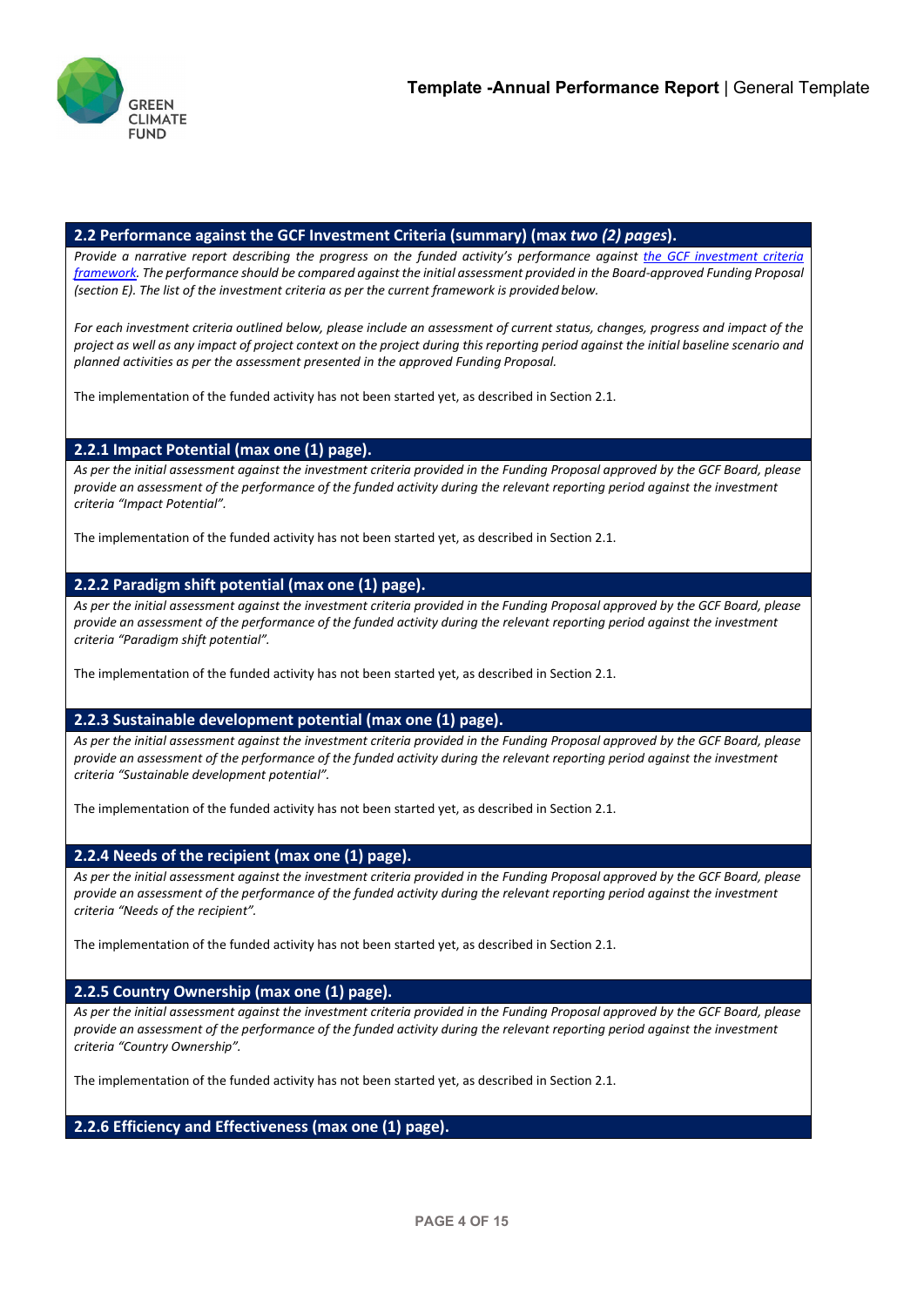

*As per the initial assessment against the investment criteria provided in the Funding Proposal approved by the GCF Board, please provide an assessment of the performance of the funded activity during the relevant reporting period against the investment criteria "Efficiency and Effectiveness".*

The implementation of the funded activity has not been started yet, as described in Section 2.1.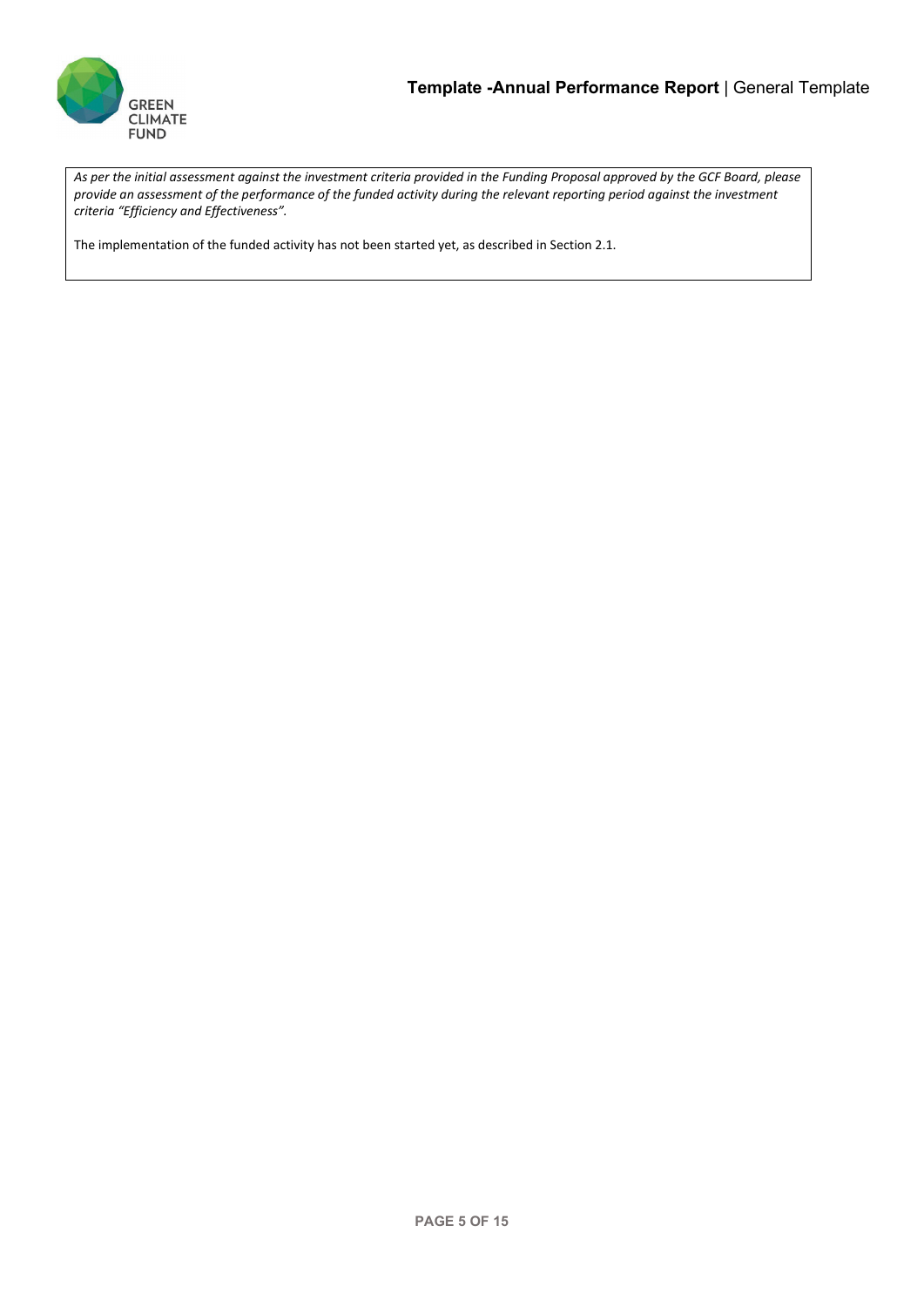

| 2.3 PROJECT OUTPUTS IMPLEMENTATION STATUS <sup>4</sup>                           |                                                                                                                                                                                                                                                                                                                                                                                                                                                                                        |                                                                                                                                                                                                                                                                                                             |                                                                                                                   |                                             |  |  |  |  |
|----------------------------------------------------------------------------------|----------------------------------------------------------------------------------------------------------------------------------------------------------------------------------------------------------------------------------------------------------------------------------------------------------------------------------------------------------------------------------------------------------------------------------------------------------------------------------------|-------------------------------------------------------------------------------------------------------------------------------------------------------------------------------------------------------------------------------------------------------------------------------------------------------------|-------------------------------------------------------------------------------------------------------------------|---------------------------------------------|--|--|--|--|
| <b>Project Output</b>                                                            | <b>Project Activity</b>                                                                                                                                                                                                                                                                                                                                                                                                                                                                |                                                                                                                                                                                                                                                                                                             | Status <sup>5</sup>                                                                                               | Implementation<br>progress <sup>6</sup> (%) |  |  |  |  |
|                                                                                  | <b>Project Activity 1.1.1 Energy efficiency investment</b>                                                                                                                                                                                                                                                                                                                                                                                                                             |                                                                                                                                                                                                                                                                                                             | Not yet<br>started                                                                                                | 0%                                          |  |  |  |  |
| Output 1.1<br><b>Risk sharing</b>                                                | Provide an updated progress on this project activity for the relevant reporting period, including delays and issues<br>encountered, key milestones reached, and lessons learned, including issues related to non-compliance with GCF                                                                                                                                                                                                                                                   |                                                                                                                                                                                                                                                                                                             | Please include a list of key milestones and deliverables<br>expected to be executed in the next reporting period. |                                             |  |  |  |  |
| $facility -$<br>quarantee<br>issuance                                            | standards or conditions, vis-à-vis expectations, if any. In parallel, include positive achievements and better-than-<br>expected results.<br>The implementation of the Project Activity has not been started yet, as described in Section 2.1.                                                                                                                                                                                                                                         | The PIE will be formally appointed by MoIT.<br>The World Bank will sign the GCF Guarantee<br>Agreement with the appointed PIE.<br>The RSF is expected to start issuing RSF guarantees.                                                                                                                      |                                                                                                                   |                                             |  |  |  |  |
|                                                                                  | <b>Project Activity 1.2.1 Program implementation</b>                                                                                                                                                                                                                                                                                                                                                                                                                                   |                                                                                                                                                                                                                                                                                                             | Not yet<br>started                                                                                                | 0%                                          |  |  |  |  |
| Output 1.2<br><b>Risk sharing</b><br>$facility -$<br>supporting PIE<br>operation | Provide an updated progress on this project activity for the relevant reporting period, including delays and issues<br>encountered, key milestones reached, and lessons learned, including issues related to non-compliance with GCF<br>standards or conditions, vis-à-vis expectations, if any. In parallel, include positive achievements and better-than-<br>expected results.<br>The implementation of the Project Activity has not been started yet, as described in Section 2.1. | Please include a list of key milestones and deliverables<br>expected to be executed in the next reporting period.<br>The PIE will be formally appointed by MoIT.<br>The World Bank will sign the GCF Guarantee<br>Agreement with the appointed PIE.<br>The RSF is expected to start issuing RSF guarantees. |                                                                                                                   |                                             |  |  |  |  |

<sup>4</sup> Outputs and Activities reported here should be aligned with the Activities in the Logic Framework and Implementation Timetable of the project.

<sup>&</sup>lt;sup>5</sup> Activity Not Yet Due; Activity Started -ahead of schedule; Activity started – progress on track; Activity started but progress delayed; Activity start is delayed. 6 Implementation progress on a cumulative basis as of the date of the report.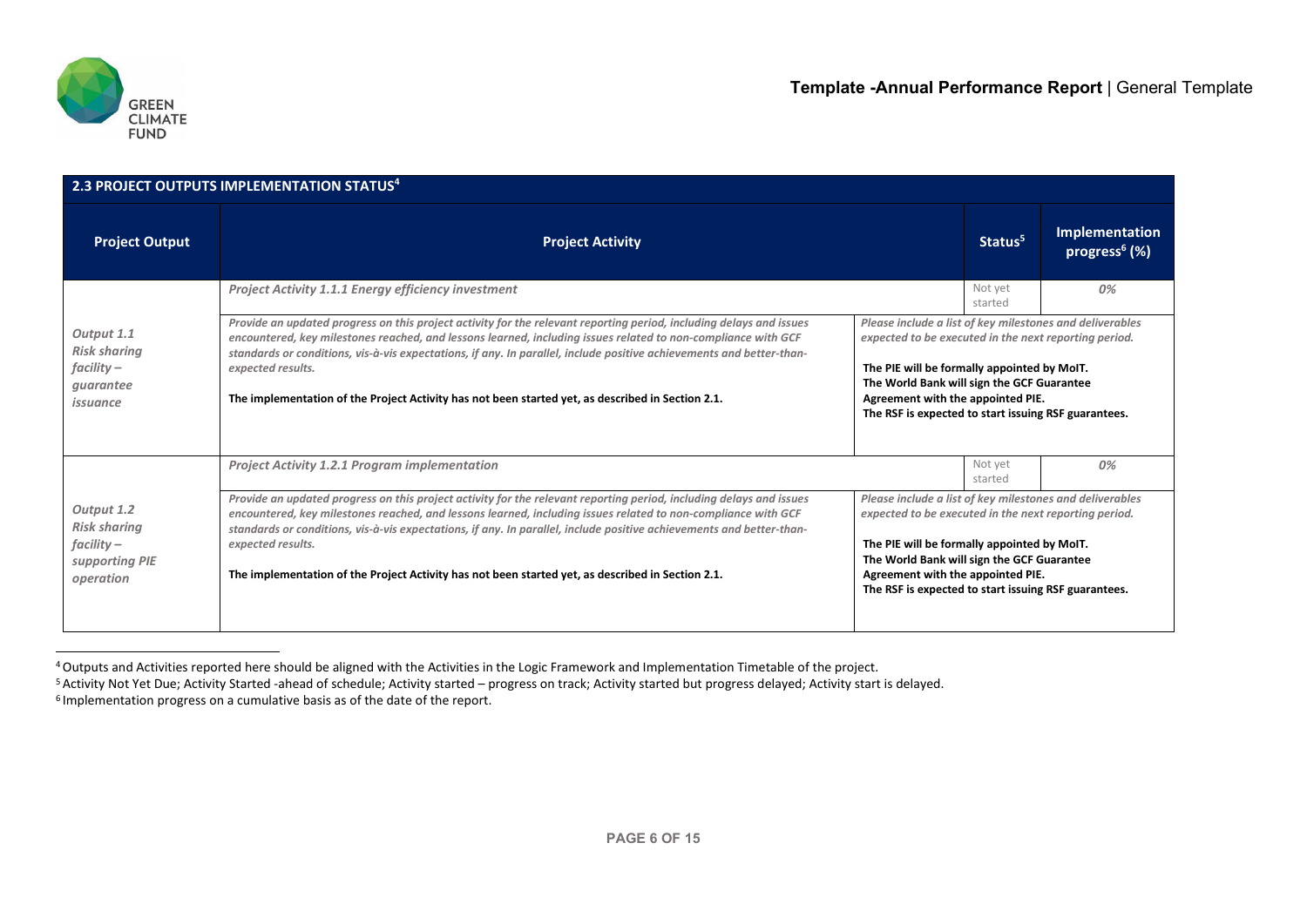

|                                                              | Project Activity 2.1.1 Capacity building for Project Management Board ("PMB")                                                                                                                                                                                                                                                                                                                                                                                                                                                       |                                                                               | Not yet<br>started | 0%                                                                                                                                                                                                                             |  |
|--------------------------------------------------------------|-------------------------------------------------------------------------------------------------------------------------------------------------------------------------------------------------------------------------------------------------------------------------------------------------------------------------------------------------------------------------------------------------------------------------------------------------------------------------------------------------------------------------------------|-------------------------------------------------------------------------------|--------------------|--------------------------------------------------------------------------------------------------------------------------------------------------------------------------------------------------------------------------------|--|
| Output 2.1<br><b>Technical</b><br>$assistance -$<br>capacity | Provide an updated progress on this project activity for the relevant reporting period, including delays and issues<br>encountered, key milestones reached, and lessons learned, including issues related to non-compliance with GCF<br>standards or conditions, vis-à-vis expectations, if any. In parallel, include positive achievements and better-than-<br>expected results.<br><b>Republic of Vietnam.</b><br>The implementation of the Project Activity has not been started yet, as described in Section 2.1.<br>initiated. |                                                                               |                    | Please include a list of key milestones and deliverables<br>expected to be executed in the next reporting period.<br>The Grant Agreement will be signed with Social<br>The procurement of capacity building activities will be |  |
| building                                                     | <b>Project Activity 2.1.2 Capacity building for EE stakeholders</b>                                                                                                                                                                                                                                                                                                                                                                                                                                                                 |                                                                               | Not yet<br>started | 0%                                                                                                                                                                                                                             |  |
|                                                              | Provide an updated progress on this project activity for the relevant reporting period, including delays and issues<br>encountered, key milestones reached, and lessons learned, including issues related to non-compliance with GCF<br>standards or conditions, vis-à-vis expectations, if any. In parallel, include positive achievements and better-than-                                                                                                                                                                        |                                                                               |                    | Please include a list of key milestones and deliverables<br>expected to be executed in the next reporting period.                                                                                                              |  |
|                                                              | expected results.                                                                                                                                                                                                                                                                                                                                                                                                                                                                                                                   | <b>Republic of Vietnam.</b>                                                   |                    | The Grant Agreement will be signed with Social                                                                                                                                                                                 |  |
|                                                              | The implementation of the Project Activity has not been started yet, as described in Section 2.1.                                                                                                                                                                                                                                                                                                                                                                                                                                   | The procurement of capacity building activities will be<br>initiated.         |                    |                                                                                                                                                                                                                                |  |
|                                                              | Project Activity 2.2.1 Support to development and implementation of EE regulatory framework                                                                                                                                                                                                                                                                                                                                                                                                                                         |                                                                               | Not yet<br>started | 0%                                                                                                                                                                                                                             |  |
|                                                              | Provide an updated progress on this project activity for the relevant reporting period, including delays and issues<br>encountered, key milestones reached, and lessons learned, including issues related to non-compliance with GCF<br>standards or conditions, vis-à-vis expectations, if any. In parallel, include positive achievements and better-than-                                                                                                                                                                        | expected to be executed in the next reporting period.                         |                    | Please include a list of key milestones and deliverables                                                                                                                                                                       |  |
| Output 2.2<br><b>Technical</b>                               | expected results.                                                                                                                                                                                                                                                                                                                                                                                                                                                                                                                   | The Grant Agreement will be signed with Social<br><b>Republic of Vietnam.</b> |                    |                                                                                                                                                                                                                                |  |
| $assistance -$<br>national                                   | The implementation of the Project Activity has not been started yet, as described in Section 2.1.                                                                                                                                                                                                                                                                                                                                                                                                                                   | be initiated.                                                                 |                    | The procurement of technical assistance activities will                                                                                                                                                                        |  |
| targeted EE<br>program and                                   | <b>Project Activity 2.2.2 Support to EE pipeline development</b>                                                                                                                                                                                                                                                                                                                                                                                                                                                                    |                                                                               | Not yet<br>started | 0%                                                                                                                                                                                                                             |  |
| pipeline<br>development                                      | Provide an updated progress on this project activity for the relevant reporting period, including delays and issues<br>encountered, key milestones reached, and lessons learned, including issues related to non-compliance with GCF<br>standards or conditions, vis-à-vis expectations, if any. In parallel, include positive achievements and better-than-                                                                                                                                                                        | expected to be executed in the next reporting period.                         |                    | Please include a list of key milestones and deliverables                                                                                                                                                                       |  |
|                                                              | expected results.                                                                                                                                                                                                                                                                                                                                                                                                                                                                                                                   | The Grant Agreement will be signed with Social<br><b>Republic of Vietnam.</b> |                    |                                                                                                                                                                                                                                |  |
|                                                              | The implementation of the Project Activity has not been started yet, as described in Section 2.1.                                                                                                                                                                                                                                                                                                                                                                                                                                   | The procurement of technical assistance activities will<br>be initiated.      |                    |                                                                                                                                                                                                                                |  |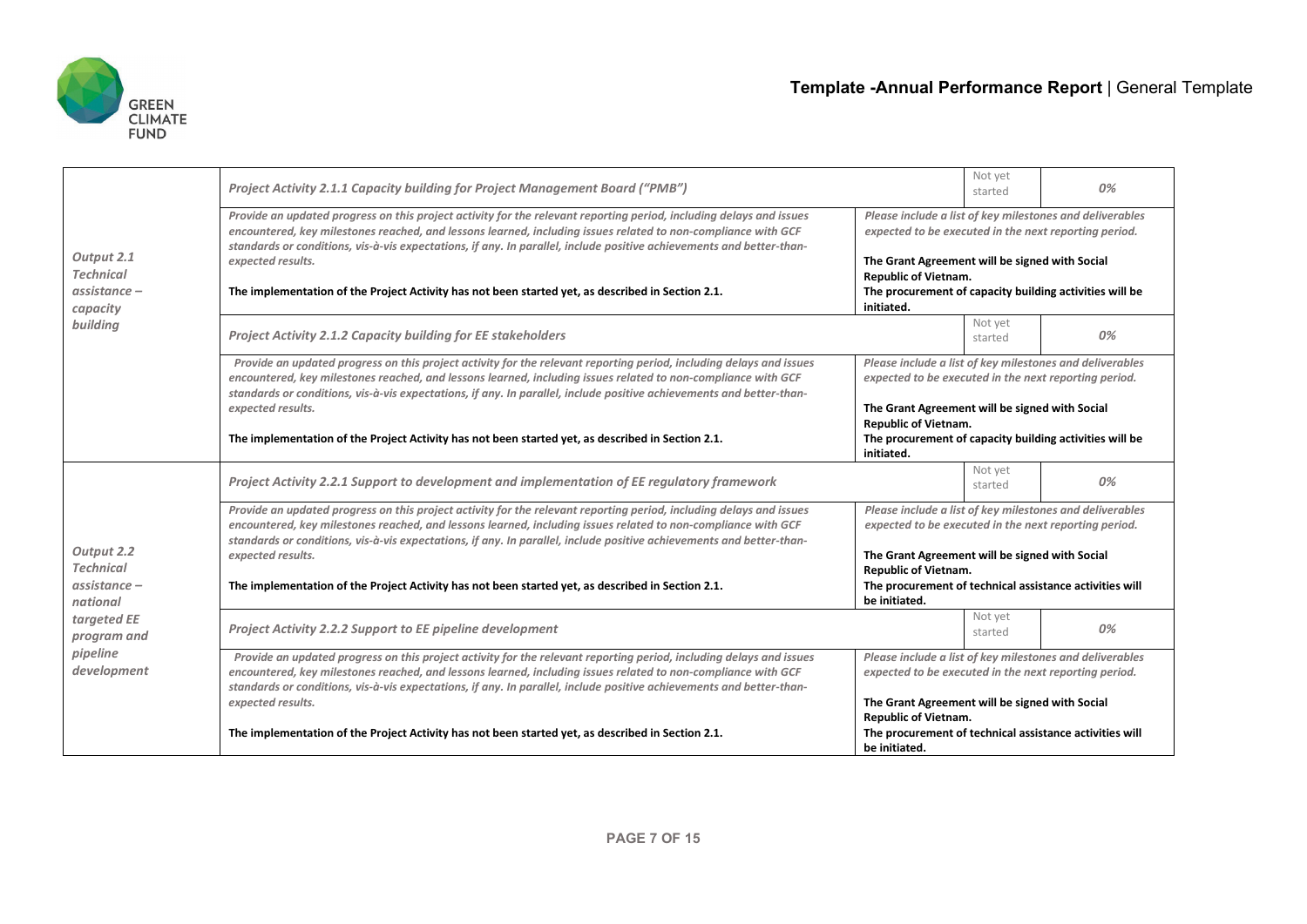

| 2.4 PROGRESS UPDATE ON THE LOGIC FRAMEWORK INDICATORS <sup>7</sup>                                                                                                                          |                 |                               |                             |                   |                                                              |  |  |  |
|---------------------------------------------------------------------------------------------------------------------------------------------------------------------------------------------|-----------------|-------------------------------|-----------------------------|-------------------|--------------------------------------------------------------|--|--|--|
| 2.4.1 PROGRESS UPDATE ON FUND-LEVEL IMPACT INDICATORS OF THE LOGIC FRAMEWORK                                                                                                                |                 |                               |                             |                   |                                                              |  |  |  |
| <b>Fund-level impact Core indicators</b> <sup>8</sup><br>(Mitigation)                                                                                                                       | <b>Baseline</b> | Current<br>value <sup>9</sup> | <b>Target</b><br>(mid-term) | Target<br>(final) | <b>Remarks</b><br>(including changes <sup>10</sup> , if any) |  |  |  |
| <b>Mitigation Core Indicator 1</b><br>Tonnes of carbon dioxide equivalent                                                                                                                   | $\Omega$        | 0                             | 1,400,000                   | 6,100,000         | Annual                                                       |  |  |  |
| (tCO2eq) reduced as a result of Fund-<br>funded projects/programmes                                                                                                                         | 0               | 0                             | 41<br>million               | 69<br>million     | Lifetime                                                     |  |  |  |
| <b>Mitigation Core Indicator 2</b><br>Cost per tCO2eg decreased for all Fund-<br>funded mitigation<br>projects/programmes                                                                   | 0               | 0                             | 5.1                         | 4.8               |                                                              |  |  |  |
| <b>Mitigation Core Indicator 3</b><br>Volume of finance leveraged by Fund                                                                                                                   | $\Omega$        | $\mathcal{O}$                 | 1.7<br>million              | 1.7<br>million    | Public                                                       |  |  |  |
| funding (Disaggregated by<br>public/private source)                                                                                                                                         | $\Omega$        | 0                             | 146.3<br>million            | 250<br>million    | Private                                                      |  |  |  |
| <b>Mitigation Impact Indicator 1</b><br>Tonnes of carbon dioxide equivalent<br>(tCO2eq) reduced or avoided as a<br>result of Fund-funded projects/<br>programmes – industries sub-indicator | $\Omega$        | $\Omega$                      | 1,400,000                   | 6,100,000         | Annual                                                       |  |  |  |

 $7$  Per the approved methodology in and the Logic Framework in the Funding Proposal, please provide an update on the relevant indicators.<br>  $8$ As per the relevant indicators established in the Funding Proposal and the Perf approved by the Board and relevant updates agreed with GCF, if applicable.

<sup>&</sup>lt;sup>9</sup> As of 31 December of the relevant year.

<sup>&</sup>lt;sup>10</sup> Related to the approved indicators and targets in the Logic Framework.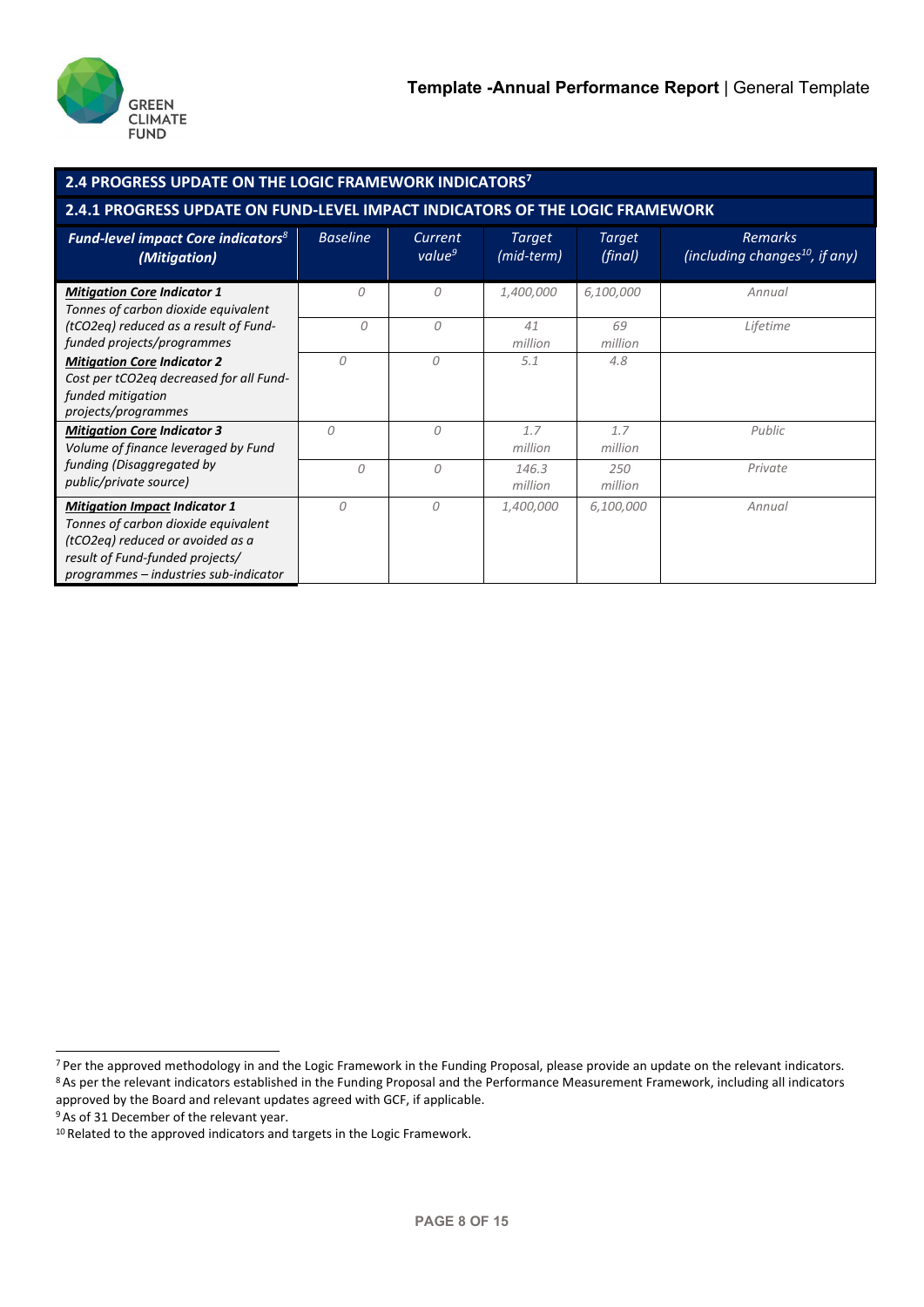

| 2.4.2 PROGRESS UPDATE ON PROJECT/PROGRAMME LEVEL INDICATORS OF THE LOGIC FRAMEWORK <sup>14</sup>                                                                                                                 |                 |                                |                                      |                          |                                                              |  |  |
|------------------------------------------------------------------------------------------------------------------------------------------------------------------------------------------------------------------|-----------------|--------------------------------|--------------------------------------|--------------------------|--------------------------------------------------------------|--|--|
| <b>Project/Programme</b><br><i>indicators</i><br>(Mitigation/Adaptation)                                                                                                                                         | <b>Baseline</b> | Current<br>value <sup>15</sup> | <b>Target</b><br>$(mid - )$<br>term) | <b>Target</b><br>(final) | <b>Remarks</b><br>(including changes <sup>16</sup> , if any) |  |  |
| <b>Indicator 1 (Outcome level)</b><br>7.0 Mitigation: Energy<br>intensity/improved<br>efficiency of buildings,<br>cities, industries and<br>appliances as a result of<br>Fund support -<br>industries (GWh/year) | $\mathbf{0}$    | $\mathbf{0}$                   | 1,600                                | 2,700                    |                                                              |  |  |
| Indicator 1.1 (Output level)<br><b>Number of EE Sub-Projects</b>                                                                                                                                                 | $\theta$        | $\theta$                       | 50                                   | 100                      |                                                              |  |  |
| <b>Indicator 1.2</b><br><b>Number of IEs adopting</b><br>improved EE technologies<br>through the Funded Activity                                                                                                 | $\theta$        | $\theta$                       | 35                                   | 75                       |                                                              |  |  |
| <b>Indicator 1.3</b><br>Leveraged volume of financing<br>for EE Sub-Projects by PFIs and<br><b>IEs (USD million)</b>                                                                                             | $\theta$        | $\theta$                       | 146                                  | 250                      |                                                              |  |  |
| <b>Indicator 1.4</b><br><b>Number of loan officers trained</b>                                                                                                                                                   | $\theta$        | $\overline{0}$                 | 40                                   | 50                       |                                                              |  |  |
| <b>Indicator 1.5</b><br>Number of IEs/ESCOs reached<br>through workshops                                                                                                                                         | $\theta$        | $\theta$                       | 160                                  | 200                      |                                                              |  |  |
| <b>Indicator 1.6</b><br>Number of IEs certified for ISO<br>50001/EMS                                                                                                                                             | 45              | 45                             | 70                                   | 90                       |                                                              |  |  |

<sup>14</sup> As per the relevant indicators established in the Funding Proposal and the Performance Measurement Framework, including relevant updates agreed with GCF, if applicable.

<sup>15</sup> As of 31 December of the relevant calendar year.

<sup>&</sup>lt;sup>16</sup> Related to the approved indicators and targets in the Logic Framework or relevant FAA.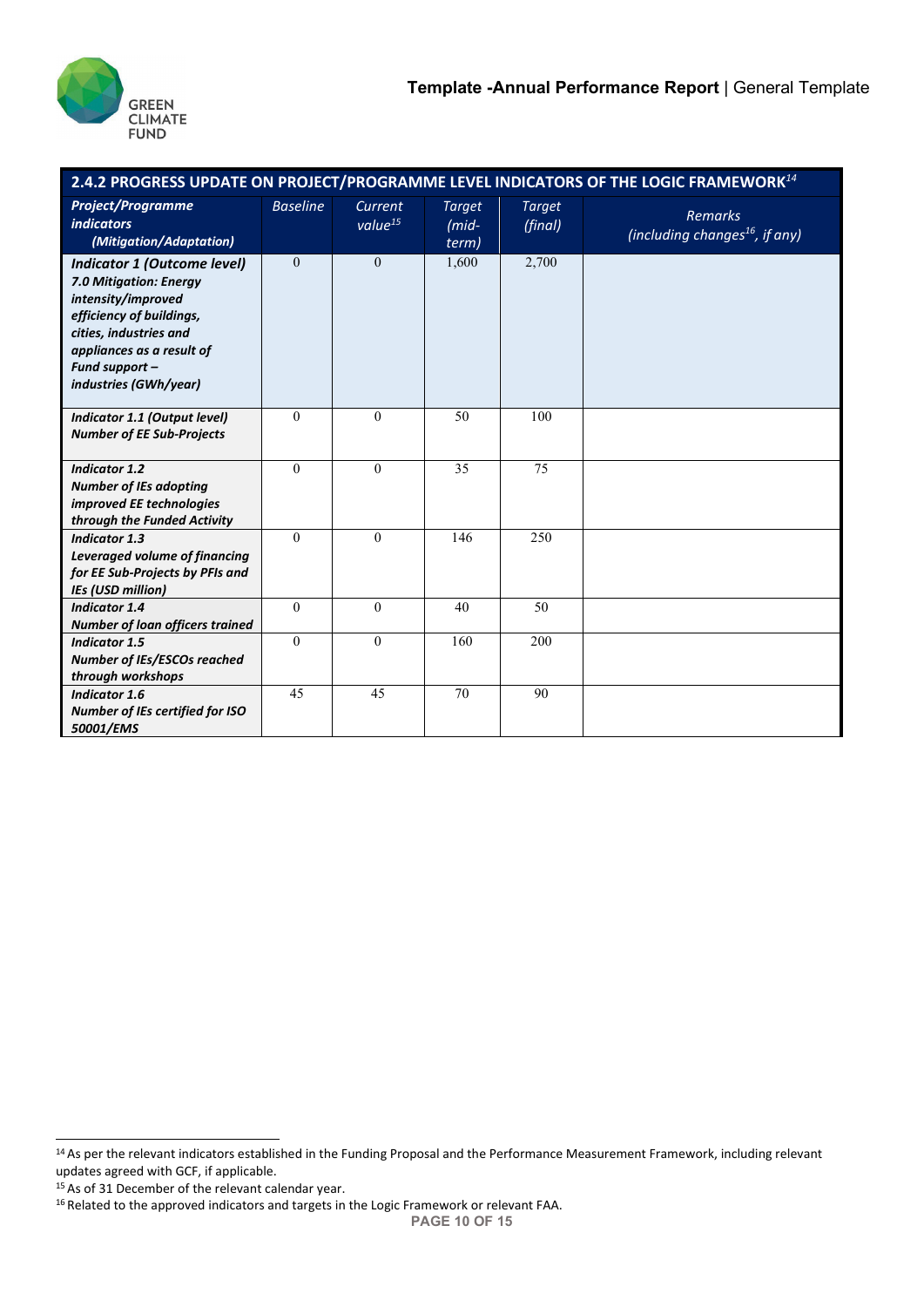

## **2.5 REPORT ON CHANGES DURING IMPLEMENTATION (include actual and expected changes)**

*Describe changes to the project during the reporting period. In particular, the report should cover elements such as change of ben*eficial ownership structure, management changes of the Accredited Entity, policies and other elements relevant for the project, and *any other material change that could influence the overall outcome of the project.*

**No material changes have been made.**

# **2.6 IMPLEMENTATION CHALLENGES AND LESSONS LEARNED**

*Describe implementation challenges faced during the last reporting period, including measures adopted and lessons learned. If any issues have arisen in the last twelve (12) months of implementation that may result in a change to the scope and/or timing of the project, please provide a description of those items and how they have impacted the implementation period and final targets.*

| <b>Challenge encountered</b>                                                                                                                                                                                                                                                   | Type <sup>17</sup>  | <b>Measures adopted</b>                                                                                                                                                                                                            | Impact on the<br>project imple-<br>mentation <sup>18</sup> | <b>Lessons learned and Other</b><br><b>Remarks</b> |
|--------------------------------------------------------------------------------------------------------------------------------------------------------------------------------------------------------------------------------------------------------------------------------|---------------------|------------------------------------------------------------------------------------------------------------------------------------------------------------------------------------------------------------------------------------|------------------------------------------------------------|----------------------------------------------------|
| COVID-19 might have affected<br>target industrial enterprises'<br>supply chains, which would have<br>a knock-on effect on their EE<br>investments by delaying them.<br>This in turn could have a minor<br>negative effect on the EE<br>investment pipeline for the<br>project. | Impleme<br>ntation. | At the moment project<br>implementation is not expected to<br>be affected or any changes to be<br>needed to the project. The team will<br>closely monitor and assess any<br>impact once project implementation<br>actually starts. | Minor                                                      |                                                    |
|                                                                                                                                                                                                                                                                                | Choose<br>an item.  |                                                                                                                                                                                                                                    | Choose an item.                                            |                                                    |

<sup>17</sup> Implementation; Legal; Financial; Environmental/Social; Political; Procurement; Other; AML/CFT; Sanctions; Prohibited Practices. 18 Minor/Solved; Moderate; High.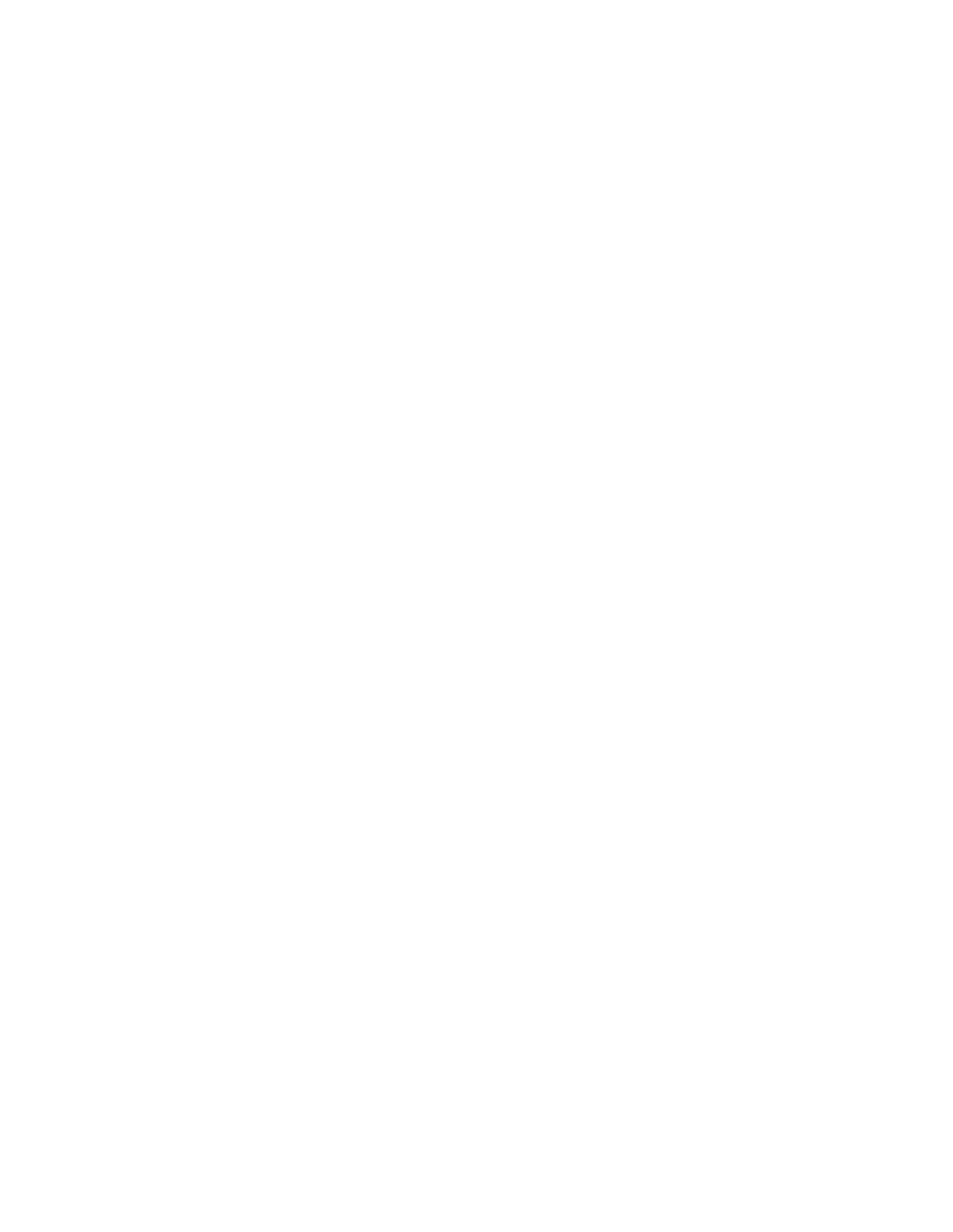

# **SECTION 4: REPORT PROJECT SPECIFIC ON ENVIRONMENTAL AND SOCIAL SAFEGUARDS & GENDER 4.1 IMPLEMENTATION OF ENVIRONMENTAL AND SOCIAL SAFEGUARDS AND GENDER ELEMENTS**

**(***max 1 page***)**

Please provide information on the project or programme on the following: (1) key risks and impacts as identified; (ii) compliance with applicable laws and regulations including FAA conditions and covenants; and (3) progress in the implementation of environmental and social management plans and programs including monitoring activities undertaken during the implementation of the funded activity.

(1) The information includes description on any changes in the key environmental and social risks and impacts as identified and arising from the implementation including any unanticipated risks and impacts (*ex. from changes in laws and regulations*) and, based on these if any change in the project's environmental and social risk category. In case of a change in the E&S risk category for the project, please provide an explanation.

### **Not applicable. The implementation of the funded activity has not been started yet, as described in Section 2.1.**

(2) The information should include status of compliance with applicable laws and regulations of the country as well as the relevant conditions or covenants under the FAA. This can be captured in the table below:

#### *Status of compliance with applicable laws and regulations and the conditions and covenants under FAA*

| Applicable laws and regulations/conditions and covenants                                                                    | Status of compliance                                                                                                   |
|-----------------------------------------------------------------------------------------------------------------------------|------------------------------------------------------------------------------------------------------------------------|
| FAA 11.02 (h) Contractually require the PIE and MoIT as                                                                     | The Grant Agreement is at the final stage of negotiations. The                                                         |
| Executing Entities under the GCF Guarantee Agreement and                                                                    | current draft includes the requirements under the relevant                                                             |
| the Grant Agreement, respectively, to undertake and/or put                                                                  | FAA clause. The GCF Guarantee Agreement will be negotiated                                                             |
| in place measures to ensure that the management of the                                                                      | with the PIE once the PIE is formally appointed by MoIT.                                                               |
| environmental and social risks and impacts arising from the                                                                 |                                                                                                                        |
| GCF Funded Activity complies with the recommendations,                                                                      |                                                                                                                        |
| requirements, and procedures set forth in the Environmental                                                                 |                                                                                                                        |
| and Social Management Framework ("ESMF"), Resettlement                                                                      |                                                                                                                        |
| Policy Framework ("RPF") and Ethnic Minority Planning                                                                       |                                                                                                                        |
| Framework ("EMPF"), which were provided by the Accredited                                                                   |                                                                                                                        |
| Entity to the Fund before the Approval Decision, as may be                                                                  |                                                                                                                        |
| updated, amended or supplemented from time to time in                                                                       |                                                                                                                        |
| accordance with the Accredited Entity's policies and                                                                        |                                                                                                                        |
| procedures (and in such cases, the updated, amended or                                                                      |                                                                                                                        |
| supplemented ESMF, RPF or EMPF shall be provided by the                                                                     |                                                                                                                        |
| Accredited Entity to the Fund as soon as practicable);                                                                      |                                                                                                                        |
| FAA 11.02 (i) Contractually require the PIE and MoIT as                                                                     | The Grant Agreement is at the final stage of negotiations. The                                                         |
| Executing Entities under the GCF Guarantee Agreement and                                                                    | current draft includes the requirements under the relevant                                                             |
| the Grant Agreement, respectively, to cause to be taken all<br>actions to acquire as and when needed all land and rights in | FAA clause. The GCF Guarantee Agreement will be negotiated<br>with the PIE once the PIE is formally appointed by MoIT. |
| respect of land that are required to carry out the GCF Funded                                                               |                                                                                                                        |
| Activity. The Accredited Entity shall promptly furnish to the                                                               |                                                                                                                        |
| Fund, upon its request, evidence that such land and rights in                                                               |                                                                                                                        |
| respect of the land are available for the purposes of the GCF                                                               |                                                                                                                        |
| Funded Activity, if such evidence has been made available to                                                                |                                                                                                                        |
| the Accredited Entity by the Executing Entity. The Accredited                                                               |                                                                                                                        |
| Entity shall contractually require the relevant Executing Entity                                                            |                                                                                                                        |
| under the GCF Guarantee Agreement and the Grant                                                                             |                                                                                                                        |
| Agreement to provide such evidence upon the Accredited                                                                      |                                                                                                                        |
| Entity's request.                                                                                                           |                                                                                                                        |
| FAA 11.02 (j) Contractually require, monitor and take                                                                       | The Grant Agreement is at the final stage of negotiations. The                                                         |
| appropriate measures to ensure that the Executing Entities                                                                  | current draft includes the requirements under the relevant                                                             |
| under the relevant Subsidiary Agreements comply with the                                                                    | FAA clause. The GCF Guarantee Agreement will be negotiated                                                             |
| requirements of the Accredited Entity's policies and                                                                        | with the PIE once the PIE is formally appointed by MoIT.                                                               |
| procedures on indigenous peoples that enable the Accredited                                                                 |                                                                                                                        |
| Entity, through the Executing Entities, to comply with the                                                                  |                                                                                                                        |
| requirements of the Fund's Indigenous Peoples Policy.                                                                       |                                                                                                                        |
| FAA 11.02 (k) Contractually require the PIE and MoIT as                                                                     | The Grant Agreement is at the final stage of negotiations. The                                                         |
| Executing Entities under the GCF Guarantee Agreement and                                                                    | current draft includes the requirements under the relevant                                                             |
| the Grant Agreement, respectively, to, if required under the                                                                | FAA clause. The GCF Guarantee Agreement will be negotiated                                                             |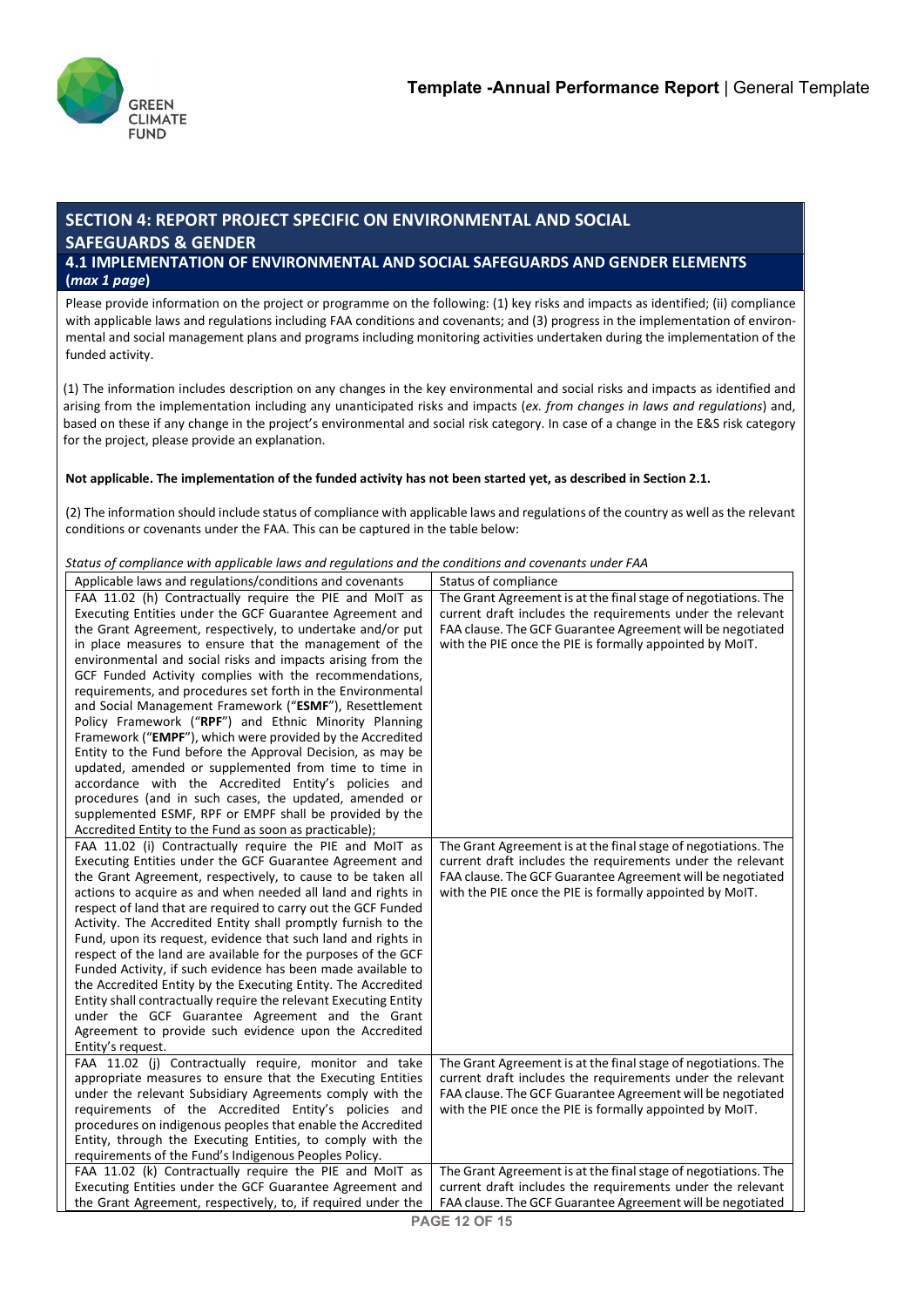

| гомо                                                              |                                                                |
|-------------------------------------------------------------------|----------------------------------------------------------------|
| ESMF, ensure that an Environmental and Social Management          | with the PIE once the PIE is formally appointed by MoIT.       |
| Plan ("ESMP") related to the relevant construction works or       |                                                                |
| activities to be executed is prepared prior to commencing         |                                                                |
| those works or activities. The Accredited Entity shall furnish to |                                                                |
| the Fund, upon request, a copy of such ESMP that has been         |                                                                |
| received from the relevant Executing Entity in accordance         |                                                                |
| with the Accredited Entity's policies and procedures              |                                                                |
| FAA 11.02 (I) Apply in accordance with its own policies and       | The Grant Agreement is at the final stage of negotiations. The |
| procedures, its own fiduciary principles and standards relating   | current draft includes the requirements under the relevant     |
| to AML/CFT in the implementation of the Funded Activity           | FAA clause. The GCF Guarantee Agreement will be negotiated     |
|                                                                   | with the PIE once the PIE is formally appointed by MoIT.       |

(3) Provide a report on the progress made in implementing environmental and social management plans (ESMPs) and frameworks (ESMFs) describing achievements, and specifying details outlined in the tables below.

#### *Implementation of management plans and programmes*

| (i) activities implemented   | (ii) outputs during  | (iii) key environmental,    | (iv) any pending key               |
|------------------------------|----------------------|-----------------------------|------------------------------------|
| during the reporting period, | the reporting period | social and gender issues,   | environmental, social and gender   |
| including monitoring         |                      | risks and impacts addressed | issues needing accredited entity's |
|                              |                      | during implementation       | actions and GCF attention          |
| No activity has been         | n/a                  | n/a                         | n/a                                |
| implemented yet              |                      |                             |                                    |
|                              |                      |                             |                                    |

Additionally, include a description of the actions undertaken towards increasing the relevant stakeholders' engagement in the project environmental, social and gender elements, and a list on the grievances received in the reporting period that will include at least the description of the grievance, the date the grievance was received, and the resolution of the grievance.

Information below in this sub-section should be provided for all projects regardless of the E&S risk category for the project

#### *Implementation of the stakeholder engagement plan*

| (i) activities implemented<br>during the reporting period | (ii) dates and venues<br>of engagement | (iii) information shared with<br>stakeholders | (iv) outputs including issues<br>addressed during the reporting |  |
|-----------------------------------------------------------|----------------------------------------|-----------------------------------------------|-----------------------------------------------------------------|--|
|                                                           | activities                             |                                               | period                                                          |  |
| No activity has been<br><i>implemented</i> yet            | n/a                                    | n/a                                           | n/a                                                             |  |

### *Implementation of the grievance redress mechanism*

| (i) description of issues/complaints received during | (ii) status of addressing issues/complaints |
|------------------------------------------------------|---------------------------------------------|
| the reporting period                                 |                                             |
| No grievance received yet                            | n/a                                         |
|                                                      |                                             |

**Grievance redress mechanism will be established upon the signing of the Grant Agreement and the GCF Guarantee Agreement.**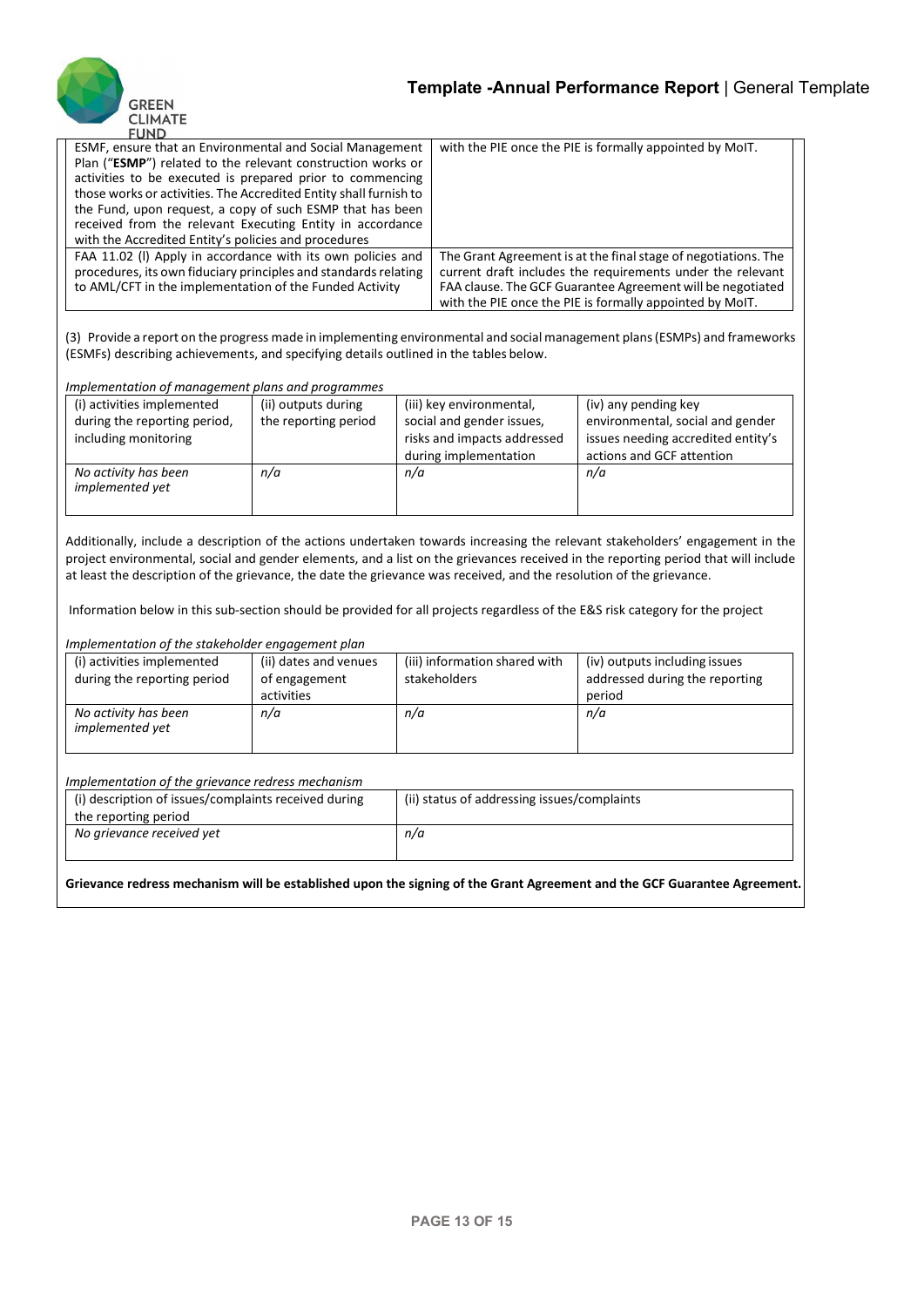

## **4.2 GENDER ACTION PLAN**

*Provide a progress report on the gender action plan developed during project preparation stage for the reporting period. This will primarily be a report on activities undertaken and results achieved as a result of completion of an activity. Further it should also indicate if the project is on track to achieving the intended outcome(s).*

*The reporting should be done for activities, targets and indicators already set in the action plan including on vulnerable groups*  (youth, poor, female heads of households, etc.) as would have been identified in the gender analysis and action plan. If activities or *targets are not achieved as per plan, reasons should be provided, and recourse action should be proposed. Please include a reporting on any changes or deviations.*

Include a Report on implementation challenges and lessons learnt and how these will inform on-going actions and what action will *be taken by when to address the challengesfaced.*

Incorporate both quantitative data and qualitative report of the performance of such actions, and on progress on actions identified.

**The implementation of the funded activity has not been started yet, as described in Section 2.1. Therefore, the gender action plan has not yet been implemented either. From the Gender Action Plan, the following four activities are selected for monitoring during implementation as the indicators are well aligned with the key objectives of the country's gender action plan, including promoting economic empowerment of Vietnamese women, promoting female entrepreneurship and increasing employment for women through training and awareness raising. The target values will be determined in discussion with the MoIT and PIE once project implementation starts.**

## **4.2.1 PROGRESS ON IMPLEMENTING THE PROJECT-LEVEL GENDER ACTION PLAN SUBMITTED WITH THE FUNDING PROPOSAL.**

| Activities/actions                                                                                                                                                                  | <b>Indicators</b>                                          | <b>Baseline</b> | <b>Targets, including</b><br>sex-disaggregated<br>targets | <b>Budget</b>                                               | <b>Report on annual</b><br>progress |
|-------------------------------------------------------------------------------------------------------------------------------------------------------------------------------------|------------------------------------------------------------|-----------------|-----------------------------------------------------------|-------------------------------------------------------------|-------------------------------------|
| Providing tailor-<br>made, preferential<br>and concessional EE<br>loans targeted<br>specifically at SMEs,<br>including those<br>owned/led by<br>women;                              | Rate of EE loans<br>provided to SMEs<br>owned/led by women | $0\%$           | TBD                                                       | <b>USD 30,000</b>                                           | Not yet started                     |
| Develop specific<br>outreach/information<br>programs for women-<br>owned/led SMEs to<br>become familiar with<br>EE loans;                                                           |                                                            |                 |                                                           |                                                             |                                     |
| Identify and address<br>specific financial<br>service needs of<br>women-owned/led<br>SMEs to access EE<br>loans                                                                     |                                                            |                 |                                                           |                                                             |                                     |
| Training of IE<br>managers to raise<br>awareness of the<br>relevant gender issues<br>(recruitment, gender-<br>sensitive working<br>conditions, equal<br>remuneration,<br>promotion) | Number of IE<br>managers trained                           | $\theta$        | TBD                                                       | Incorporated in<br>training activities<br>under Component 3 | Not yet started                     |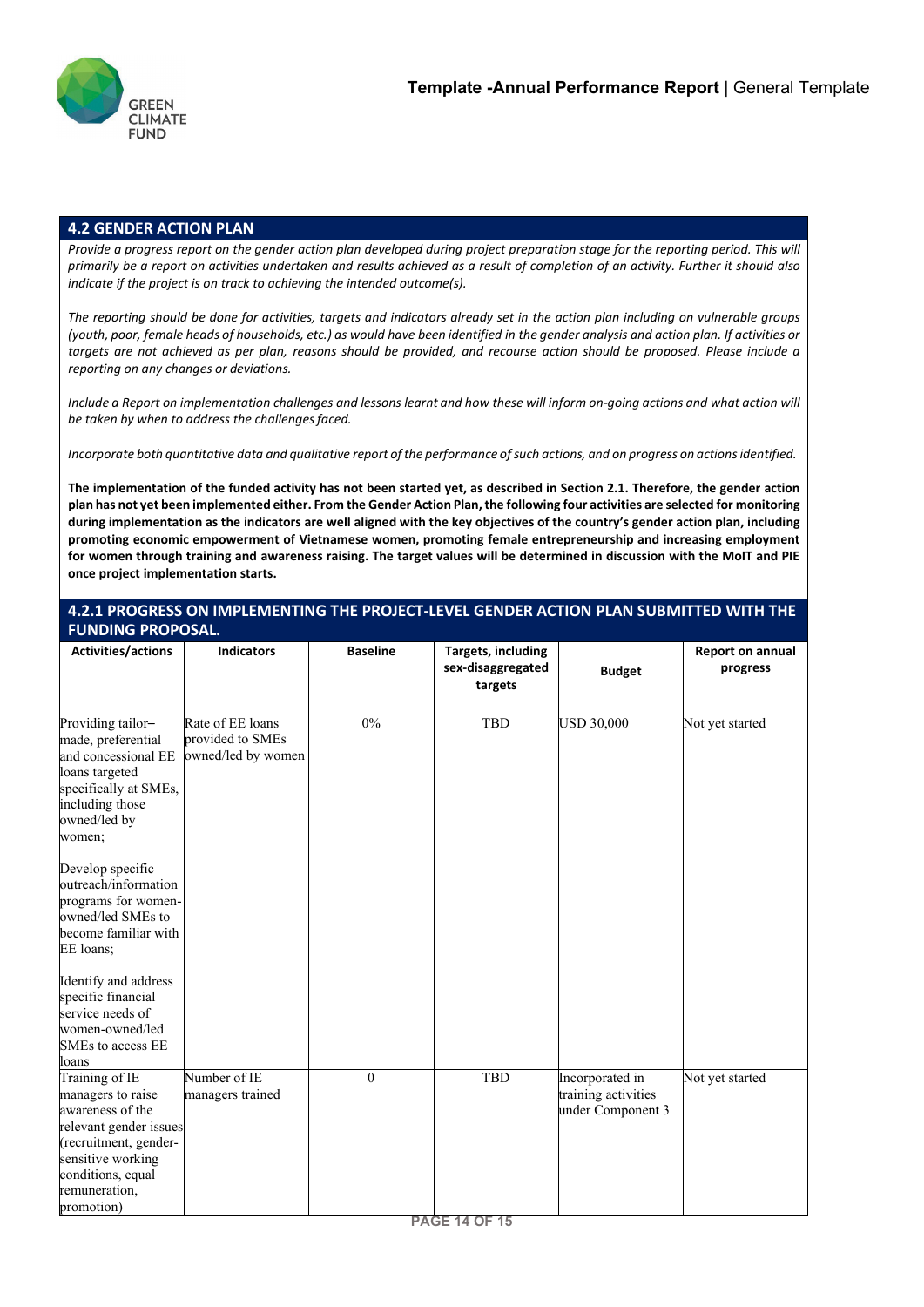

| FUND                                      |             |            |                     |                 |
|-------------------------------------------|-------------|------------|---------------------|-----------------|
| PFI staff training to Number of PFI staff |             | <b>TBD</b> | Incorporated in     | Not yet started |
| raise awareness of the trained            |             |            | training activities |                 |
| relevant gender issues                    |             |            | under Component 3   |                 |
| Training to women- Number of training     |             |            | <b>USD 20,000</b>   | Not yet started |
| owned/led SMEs to course offered to       |             |            |                     |                 |
| become clean energy women-owned/led       |             |            |                     |                 |
| entrepreneurs with                        | <b>SMEs</b> |            |                     |                 |
| the capacity to deliver                   |             |            |                     |                 |
| energy efficiency $-$                     |             |            |                     |                 |
| related goods and                         |             |            |                     |                 |
| services to various                       |             |            |                     |                 |
| sectors                                   |             |            |                     |                 |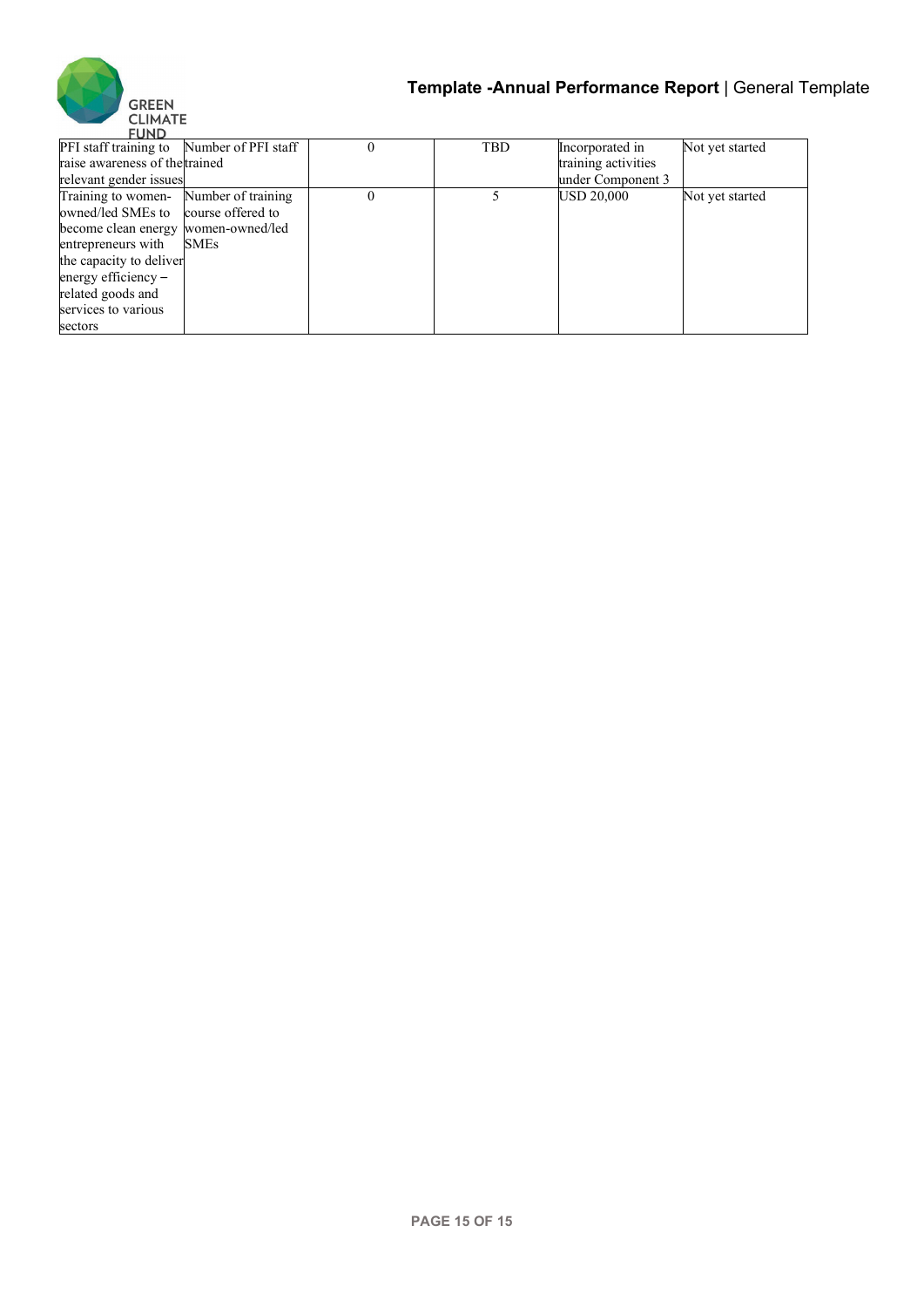

## **4.3 PLANNED ACTIVITIES ON ENVIRONMENTAL AND SOCIAL SAFEGUARDS**

Provide a list of activities in the ESMP to be implemented in the next reporting period. Include relevant deliverables such as reports *or action plans, and other project specific products. Please include the monitoring schedule concerning ESS (including other potential vulnerable groups and indigenous people) for the next annual reporting period.*

Once the Grant Agreement becomes effective, the following activities will be conducted with regards to environmental and social safeguards:

- Provide trainings on ESMP, environment and social risk assessment for implementing agencies and related stakeholders
- Development of report templates for environment/social risk screening, risk assessment, and mitigation solutions
- Due diligence report(s) for subproject inclusion and pipeline

# **4.4 PLANNED ACTIVITIES ON GENDER ELEMENTS**

*Provide a list of activities in the gender action plan to be implemented in the next reporting period. Include relevant deliverables such as reports or action plans, and other project specific products including processes that will be involved to implement the activities effectively. Please include the monitoring schedule concerning gender activities for the next annual reporting period.*

Report on actions taken on any of the recommendations made by the secretariat (if applicable) to improve the level of integration *of gender issues in the project.*

Once the Grant Agreement becomes effective, the following activities will be conducted with regards to gender elements:

- Provide IEs and PFIs with trainings on relevant gender related issues
- Provide training on business opportunities related to EE and clean energy to women-owned/led SMEs
- Develop financing instruments and outreach/information program targeting women-owned/led SMEs